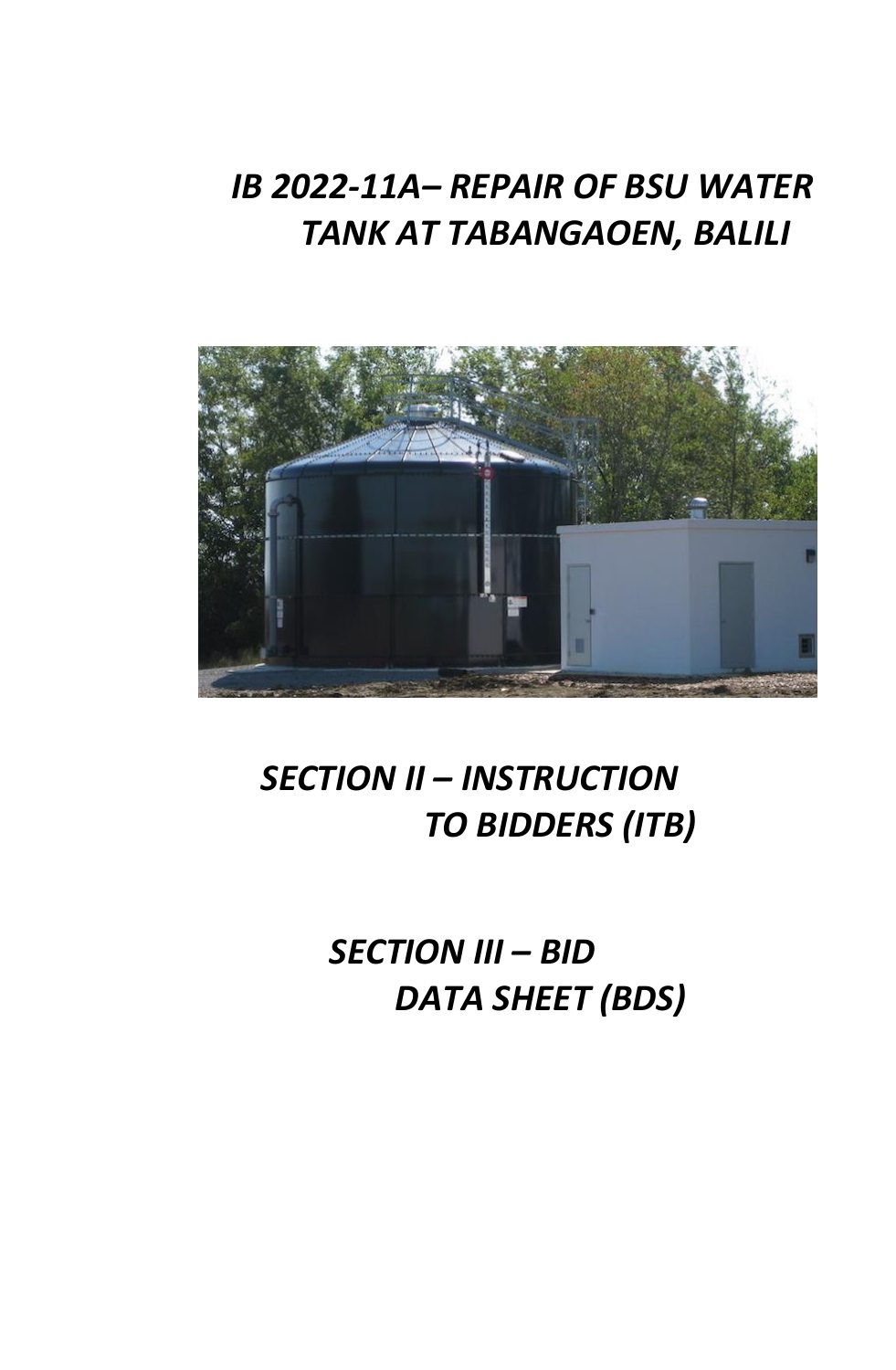| 1.<br><b>Scope of Bid</b>                                                                                                                                                                                                                                                                                                                                                                                                                                                                                                                                                                                                                                                                                                                                                                                                             |  |
|---------------------------------------------------------------------------------------------------------------------------------------------------------------------------------------------------------------------------------------------------------------------------------------------------------------------------------------------------------------------------------------------------------------------------------------------------------------------------------------------------------------------------------------------------------------------------------------------------------------------------------------------------------------------------------------------------------------------------------------------------------------------------------------------------------------------------------------|--|
| The Procuring Entity, BENGUET STATE<br>UNIVERSITY (BSU) invites Bids for the Repair of<br>BSU Water Tank at Tabangaoen, Balili, with Project<br>Identification Number IB 2022-11A                                                                                                                                                                                                                                                                                                                                                                                                                                                                                                                                                                                                                                                     |  |
| The Procurement Project (referred to herein as<br>"Project") is for the construction of Works, as<br>described in Section VI (Specifications).                                                                                                                                                                                                                                                                                                                                                                                                                                                                                                                                                                                                                                                                                        |  |
| <b>Funding Information</b><br>2.                                                                                                                                                                                                                                                                                                                                                                                                                                                                                                                                                                                                                                                                                                                                                                                                      |  |
| 2.1. The GOP through the source of funding is<br>2022 GAA- MOOE in the amount of One<br>Million<br>Thousand<br>One<br><b>Pesos</b><br>only<br>(Php. 1,001,000.00).                                                                                                                                                                                                                                                                                                                                                                                                                                                                                                                                                                                                                                                                    |  |
| 2.2. The source of funding is the NGA- The<br><b>General Appropriations Act</b>                                                                                                                                                                                                                                                                                                                                                                                                                                                                                                                                                                                                                                                                                                                                                       |  |
| 3.<br><b>Bidding Requirements</b>                                                                                                                                                                                                                                                                                                                                                                                                                                                                                                                                                                                                                                                                                                                                                                                                     |  |
| The Bidding for the Project shall be governed<br>by all the provisions of RA No. 9184 and its 2016<br>revised IRR, including its Generic Procurement<br>Manual and associated policies, rules and<br>regulations as the primary source thereof, while<br>the herein clauses shall serve as the secondary<br>source thereof.                                                                                                                                                                                                                                                                                                                                                                                                                                                                                                           |  |
| Any amendments made to the IRR and other<br>GPPB issuances shall be applicable only to the<br>ongoing posting, advertisement, or invitation to<br>bid by the BAC through the issuance of a<br>supplemental or bid bulletin.                                                                                                                                                                                                                                                                                                                                                                                                                                                                                                                                                                                                           |  |
| The Bidder, by the act of submitting its Bid,<br>shall be deemed to have inspected the site,<br>determined the general characteristics of the<br>contracted Works and the conditions for this<br>Project, such as the location and the nature of<br>work; (b)<br>climatic<br>conditions;<br>the<br>(c)<br>transportation facilities; (c) nature and condition<br>of the terrain, geological conditions at the site<br>communication facilities, requirements, location<br>and availability of construction aggregates and<br>other materials, labor, water, electric power and<br>access roads; and (d) other factors that may<br>affect the cost, duration and execution or<br>implementation of the contract, project, or work<br>and examine all instructions, forms, terms, and<br>project requirements in the Bidding Documents. |  |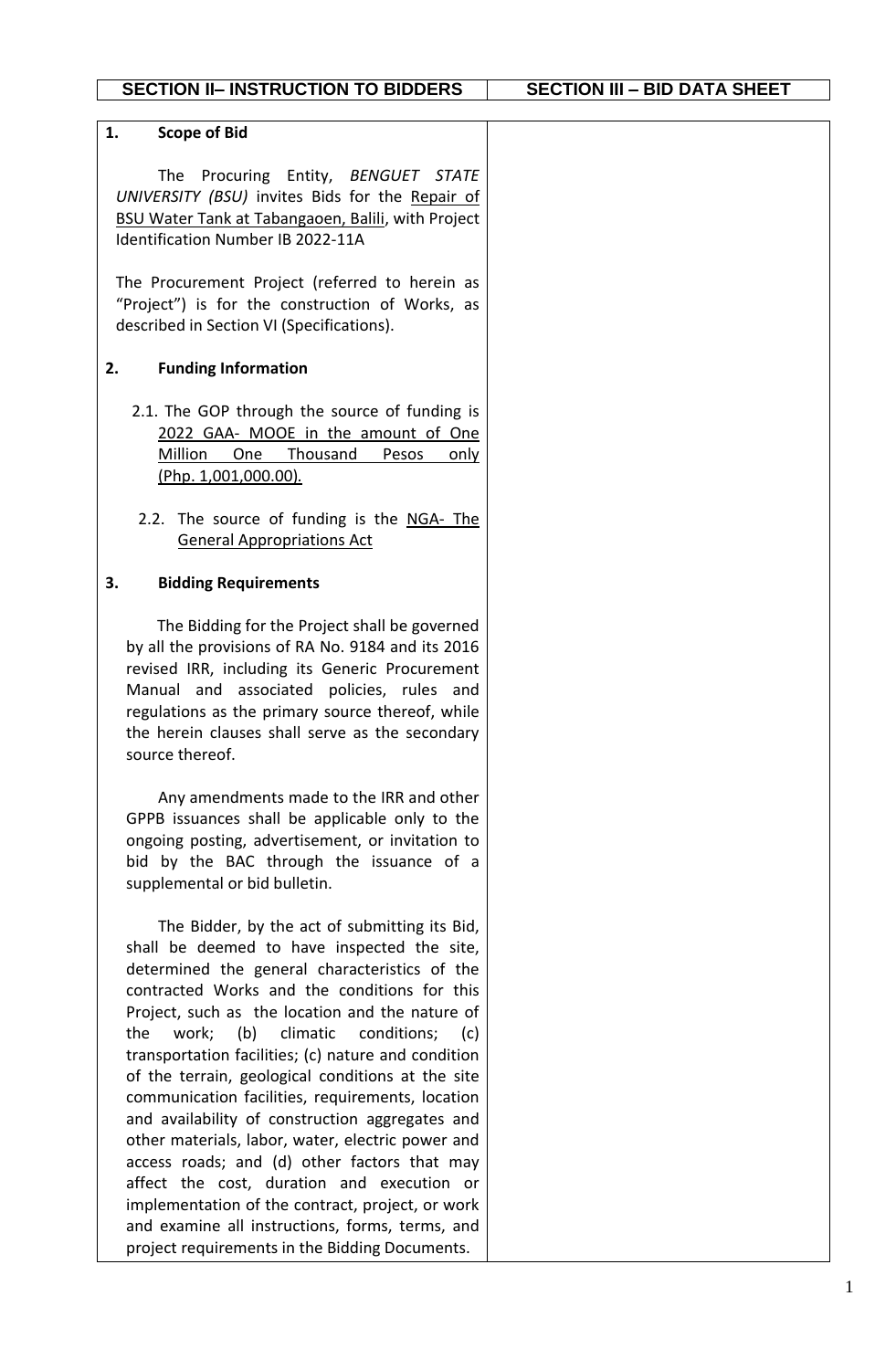| Corrupt, Fraudulent, Collusive, Coercive,<br>4.<br>and Obstructive Practices                                                                                                                                                                                                                                                                                                                                                                                     |                                                                                                                                                                 |
|------------------------------------------------------------------------------------------------------------------------------------------------------------------------------------------------------------------------------------------------------------------------------------------------------------------------------------------------------------------------------------------------------------------------------------------------------------------|-----------------------------------------------------------------------------------------------------------------------------------------------------------------|
| The Procuring Entity, as well as the Bidders<br>and Contractors, shall observe the highest<br>standard of ethics during the procurement and<br>execution of the contract. They or through an<br>agent shall not engage in corrupt, fraudulent,<br>collusive, coercive, and obstructive practices<br>defined under Annex "I" of the 2016 revised IRR<br>of RA No. 9184 or other integrity violations in<br>competing for the Project.                             |                                                                                                                                                                 |
| <b>Eligible Bidders</b><br>5.                                                                                                                                                                                                                                                                                                                                                                                                                                    |                                                                                                                                                                 |
| 5.1. Only Bids of Bidders found to be legally,<br>technically, and financially capable will be<br>evaluated.                                                                                                                                                                                                                                                                                                                                                     |                                                                                                                                                                 |
| 5.2. The Bidder must have an experience of<br>completed<br>Single<br>having<br>Largest<br>a a<br>Completed Contract (SLCC) that is similar to<br>this Project, equivalent to at least fifty<br>percent (50%) of the ABC adjusted, if<br>necessary, by the Bidder to current prices<br>using the PSA's CPI, except under conditions<br>provided for in Section 23.4.2.4 of the 2016<br>revised IRR of RA No. 9184.<br>A contract is considered to be "similar" to | 5.2. For this purpose, contracts similar to the<br>Project refer to contracts which have the same<br>major categories of work for reinforced concrete<br>works. |
| the contract to be bid if it has the major<br>categories of work stated in the BDS.                                                                                                                                                                                                                                                                                                                                                                              |                                                                                                                                                                 |
| Foreign-funded<br>Procurement,<br>5.3. For<br>the<br>Procuring<br>the<br>Entity<br>and<br>foreign<br>government/foreign<br>international<br>or<br>financing institution may agree on another<br>track record requirement, as specified in the<br><b>Bidding</b><br>Document prepared<br>for<br>this<br>purpose.                                                                                                                                                  |                                                                                                                                                                 |
| 5.4. The Bidders shall comply with the eligibility<br>criteria under Section 23.4.2 of the 2016 IRR<br>of RA No. 9184.                                                                                                                                                                                                                                                                                                                                           |                                                                                                                                                                 |
| 6. Origin of Associated Goods                                                                                                                                                                                                                                                                                                                                                                                                                                    |                                                                                                                                                                 |
| There is no restriction on the origin of Goods<br>other than those prohibited by a decision of the<br>UN Security Council taken under Chapter VII of<br>the Charter of the UN.                                                                                                                                                                                                                                                                                   |                                                                                                                                                                 |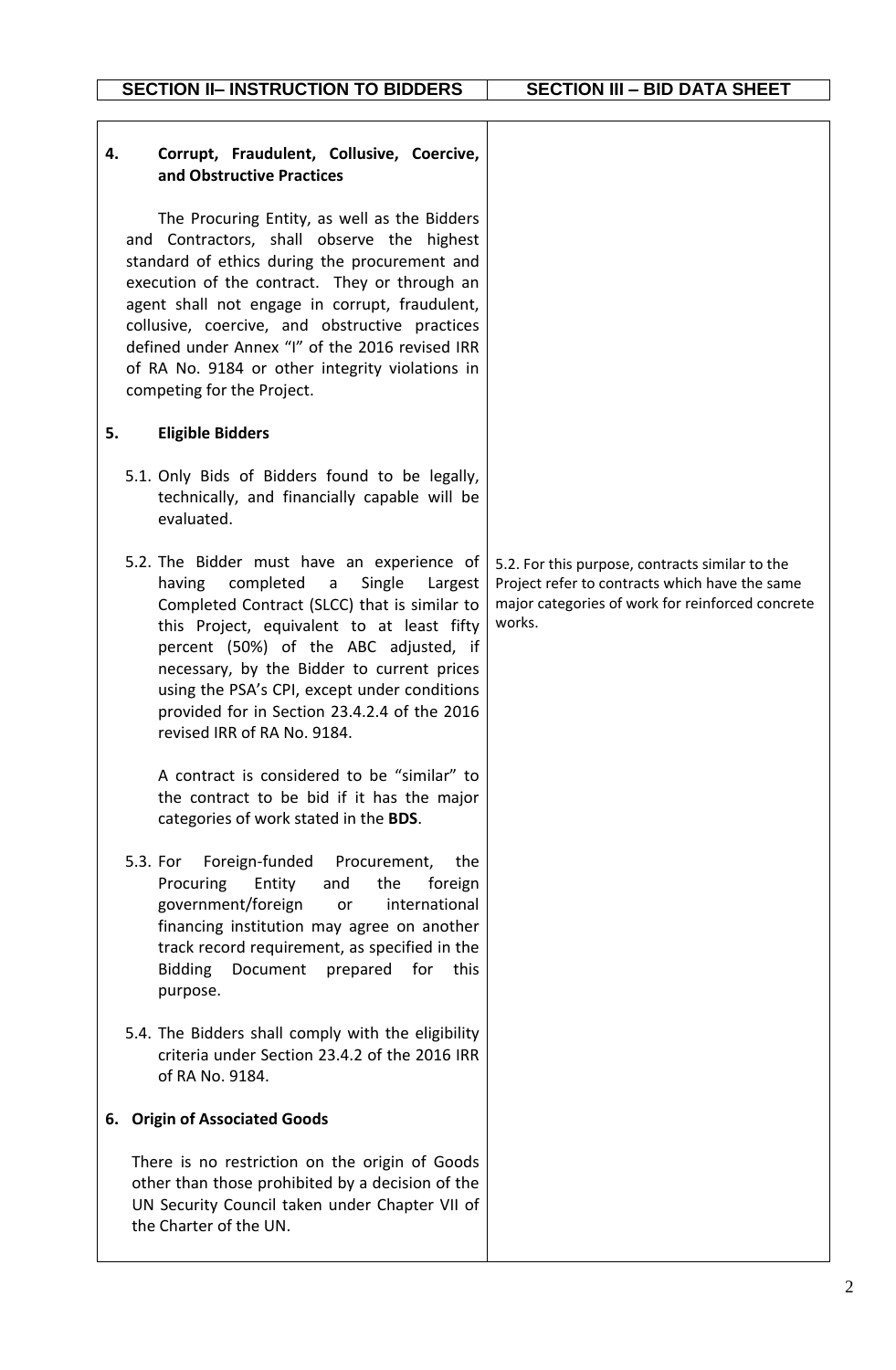| 7. Subcontracts                                                                                                                                                                                                                                                                                                                                                                                                                                                                                                    |                                                           |                                     |
|--------------------------------------------------------------------------------------------------------------------------------------------------------------------------------------------------------------------------------------------------------------------------------------------------------------------------------------------------------------------------------------------------------------------------------------------------------------------------------------------------------------------|-----------------------------------------------------------|-------------------------------------|
| 7.1. The Bidder may subcontract portions of the<br>Project to the extent allowed by the<br>Procuring Entity as stated herein, but in no<br>case more than fifty percent (50%) of the<br>Project.                                                                                                                                                                                                                                                                                                                   |                                                           | 7.1. Subcontracting is not allowed. |
| The Procuring Entity has prescribed that:<br>Subcontracting is not allowed.                                                                                                                                                                                                                                                                                                                                                                                                                                        |                                                           |                                     |
| 7.1. [If Procuring Entity has determined that<br>subcontracting is allowed during<br>bidding, state:] The Bidder must submit<br>together with its Bid the documentary<br>of the subcontractor(s)<br>requirements<br>complying with the eligibility criterial stated<br>in ITB Clause 5 in accordance with Section<br>23.4 of the 2016 revised IRR of RA No. 9184<br>pursuant to Section 23.1 thereof.                                                                                                              | the                                                       |                                     |
| 7.2. [If subcontracting is allowed during the<br>contract implementation stage, state:] The<br>Supplier may identify its subcontractor<br>during the contract implementation stage.<br>identified<br>Subcontractors<br>bidding may be changed<br>of<br>implementation<br>this<br>Subcontractors<br>must<br>documentary requirements under Section<br>23.1 of the 2016 revised IRR of RA No. 9184<br>and comply with the eligibility criteria<br>specified in ITB Clause 5 to the<br>implementing or end-user unit. | during<br>the<br>during the<br>Contract.<br>submit<br>the |                                     |
| 7.3. Subcontracting of any portion of the Project<br>does not relieve the Contractor of any<br>liability or obligation under the Contract.<br>The Supplier will be responsible for the<br>acts, defaults, and negligence of any<br>subcontractor, its agents, servants, or<br>workmen as fully as if these were the<br>Contractor's<br>own<br>acts,<br>negligence, or those of its agents, servants,<br>or workmen.                                                                                                | defaults,<br>or                                           |                                     |
| <b>Pre-Bid Conference</b><br>8.<br>There will be no pre-bid conference                                                                                                                                                                                                                                                                                                                                                                                                                                             |                                                           |                                     |
|                                                                                                                                                                                                                                                                                                                                                                                                                                                                                                                    |                                                           |                                     |
| <b>Clarification</b><br>and Amendment of<br>9.<br><b>Documents</b>                                                                                                                                                                                                                                                                                                                                                                                                                                                 |                                                           |                                     |
| bidders<br>Prospective<br>may                                                                                                                                                                                                                                                                                                                                                                                                                                                                                      | request<br>for                                            |                                     |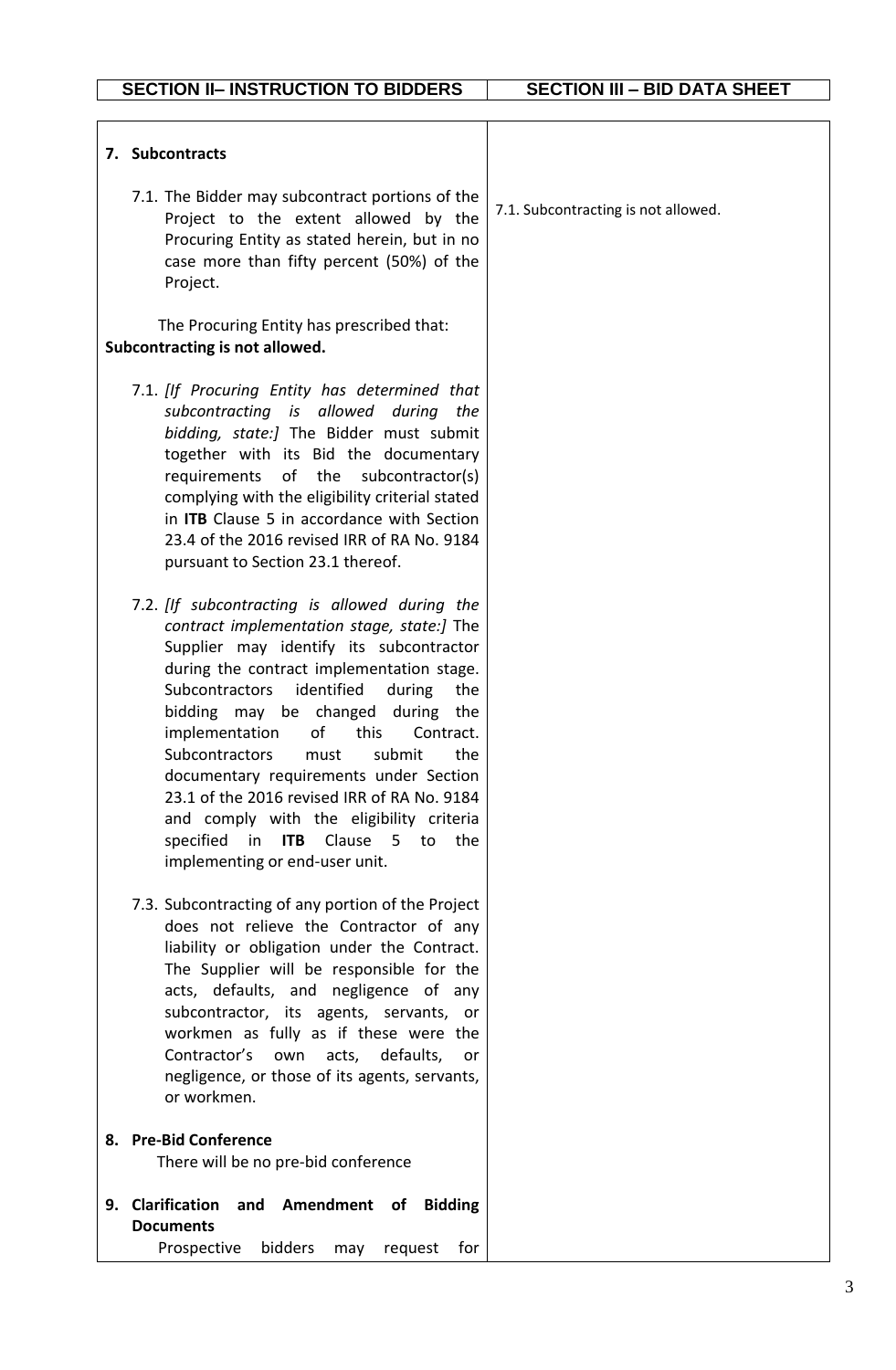|                                                                                                                                                                                                                                                                                                                                                   | <b>SECTION II- INSTRUCTION TO BIDDERS</b>                                                                                                                                                                                                                                                                                                                                                                                                                                                                                                                                                                                                                                                                                                                         | <b>SECTION III - BID DATA SHEET</b>                                                                                                                                                                                                                                   |                                                     |                                                   |
|---------------------------------------------------------------------------------------------------------------------------------------------------------------------------------------------------------------------------------------------------------------------------------------------------------------------------------------------------|-------------------------------------------------------------------------------------------------------------------------------------------------------------------------------------------------------------------------------------------------------------------------------------------------------------------------------------------------------------------------------------------------------------------------------------------------------------------------------------------------------------------------------------------------------------------------------------------------------------------------------------------------------------------------------------------------------------------------------------------------------------------|-----------------------------------------------------------------------------------------------------------------------------------------------------------------------------------------------------------------------------------------------------------------------|-----------------------------------------------------|---------------------------------------------------|
| clarification on and/or interpretation of any part<br>of the Bidding Documents. Such requests must<br>be in writing and received by the Procuring<br>Entity, either at its given address or through<br>electronic mail indicated in the IB, at least ten<br>(10) calendar days before the deadline set for<br>the submission and receipt of Bids. |                                                                                                                                                                                                                                                                                                                                                                                                                                                                                                                                                                                                                                                                                                                                                                   |                                                                                                                                                                                                                                                                       |                                                     |                                                   |
| 10.<br>10.1.                                                                                                                                                                                                                                                                                                                                      | Documents Comprising the Bid: Eligibility<br>and Technical Components<br>The first envelope shall contain the<br>eligibility and technical documents of the                                                                                                                                                                                                                                                                                                                                                                                                                                                                                                                                                                                                       | 10. Eligibility and Technical Components is in<br><b>Documents</b>                                                                                                                                                                                                    | of Technical and Financial                          | accordance with Section IX Checklist              |
|                                                                                                                                                                                                                                                                                                                                                   | Bid as specified in Section IX. Checklist of<br><b>Technical and Financial Documents.</b>                                                                                                                                                                                                                                                                                                                                                                                                                                                                                                                                                                                                                                                                         | opening of bids.                                                                                                                                                                                                                                                      |                                                     | All licenses must be valid at the time of the     |
| 10.2.                                                                                                                                                                                                                                                                                                                                             | the<br>eligibility<br>requirements<br>If.<br>or<br>statements, the bids, and all other<br>documents for submission to the BAC are<br>in foreign language other than English, it<br>must be accompanied by a translation in<br>English, which shall be authenticated by<br>the appropriate Philippine foreign service<br>establishment, post, or the equivalent<br>office having jurisdiction over the foreign<br>bidder's affairs in the Philippines.<br>For<br>Contracting Parties to the Apostille<br>the<br>Convention,<br>translated<br>only<br>documents shall be authenticated<br>through an apostille pursuant to GPPB<br>Resolution No. 13-2019 dated 23 May<br>2019. The English translation shall govern,<br>for purposes of interpretation of the bid. | *** All documents submitted by the bidder must<br>have tab/tag.                                                                                                                                                                                                       |                                                     |                                                   |
|                                                                                                                                                                                                                                                                                                                                                   | 10.3. A valid PCAB License is required, and in<br>case of joint ventures, a valid special<br>PCAB License, and registration for the<br>type and cost of the contract for this<br>Project. Any additional type of Contractor<br>license or permit shall be indicated in the<br>BDS.                                                                                                                                                                                                                                                                                                                                                                                                                                                                                | 10.3. No further Instruction<br>10.4. The list of Contractor's Key Personnel to                                                                                                                                                                                       |                                                     |                                                   |
|                                                                                                                                                                                                                                                                                                                                                   | 10.4. A List of Contractor's key personnel (e.g.,<br>Project<br>Project<br>Manager,<br>Engineers,<br>Materials<br>Engineers,<br>and<br>Foremen)<br>assigned to the contract to be bid, with<br>their<br>complete<br>qualification<br>and<br>experience data shall be provided. These<br>key personnel must meet the required<br>minimum years of experience set in the<br>BDS.                                                                                                                                                                                                                                                                                                                                                                                    | be assigned to the contract to be bid with<br>their complete qualification and experience<br>data, updated PRC license, accreditation and<br>PTR. Key personnel and its minimum years of<br>experience set are as follows:<br><b>Key Personnel</b><br>1-Site Engineer | General<br><b>Experience</b><br>At least 5<br>years | Relevant<br><b>Experience</b><br>At least 3 years |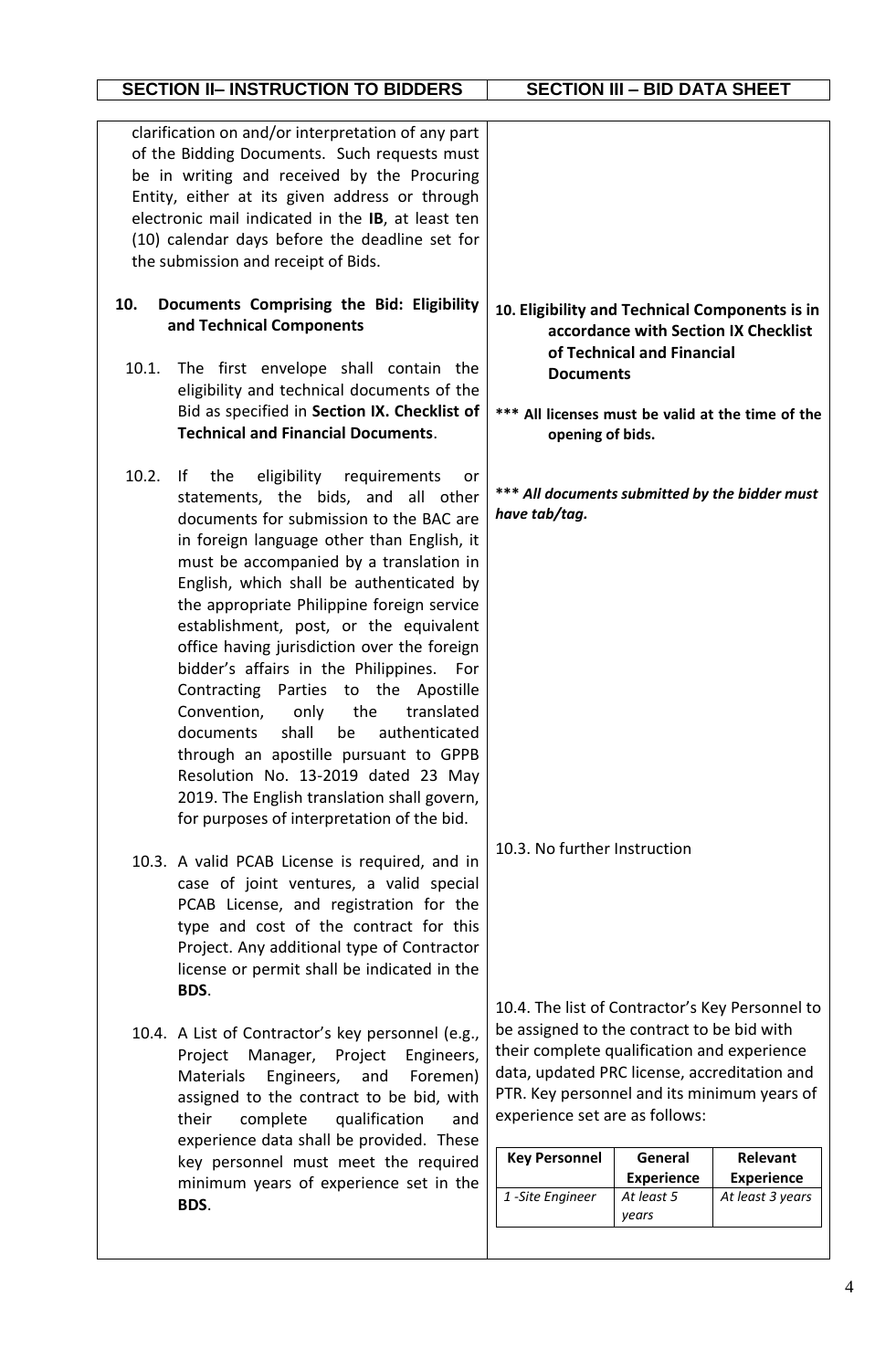| $1 - Materials$<br><b>Engineer- DPWH</b><br>accredited                   | At least 5<br>vears | At least 3 years |
|--------------------------------------------------------------------------|---------------------|------------------|
| 1- Safety Officer-<br>must have<br>training on<br>construction<br>safety | At least 5<br>vears | At least 3 years |
| 1-Construction<br>Foreman                                                | At least 5<br>years | At least 3 years |
|                                                                          |                     |                  |

*(Note: The above required technical personnel should be assigned solely for the project to ensure strict & close technical supervision during the project implementation.)*

10.5. A List of Contractor's major equipment units, which are owned, leased, and/or under purchase agreements, supported by proof of ownership, certification of availability of equipment from the equipment lessor/vendor for the duration of the project, as the case may be, must meet the minimum requirements for the contract set in the **BDS**.

10.5. List of contractor's major units which are owned, leased, and/or under purchase agreements, supported by proof of ownership or certification of availability of equipment from the equipment lessor/vendor for the duration of the project, as the case may be; and *\*\*\*The minimum major equipment requirements are the following:*

- *Equipment*
- *Capacity*
- *Number of Units*

## **Equipment includes:**

*1- unit Bar cutter, single phase*

*1-unit Bar Bender*

*1-unit Concrete Pump, 40 cu.m/hr*

*1-unit Transit Mixer (5-6 yd3)*

*1-unit Backhoe (0.40 m³)*

*1- lot 1.5" diameter G.I Pipe Scaffoldings* 

*(assorted)*

*1- Unit Concrete Vibrator*

*1 Pipe Threader*

*1 pipe Wrench* 

*(Note: All pledged equipment should be in good working condition and solely for the project. The equipment will be checked during the post qualification)* 

*\*\*Certificate of Site Inspection - will only be issued by any authorized representative from the Planning Development Office (PDO) after the site inspection by the Authorize Managing Officer (AMO) or its technical personnel to be pledged for the project has been made. Affidavit of Site Inspection is not allowed.*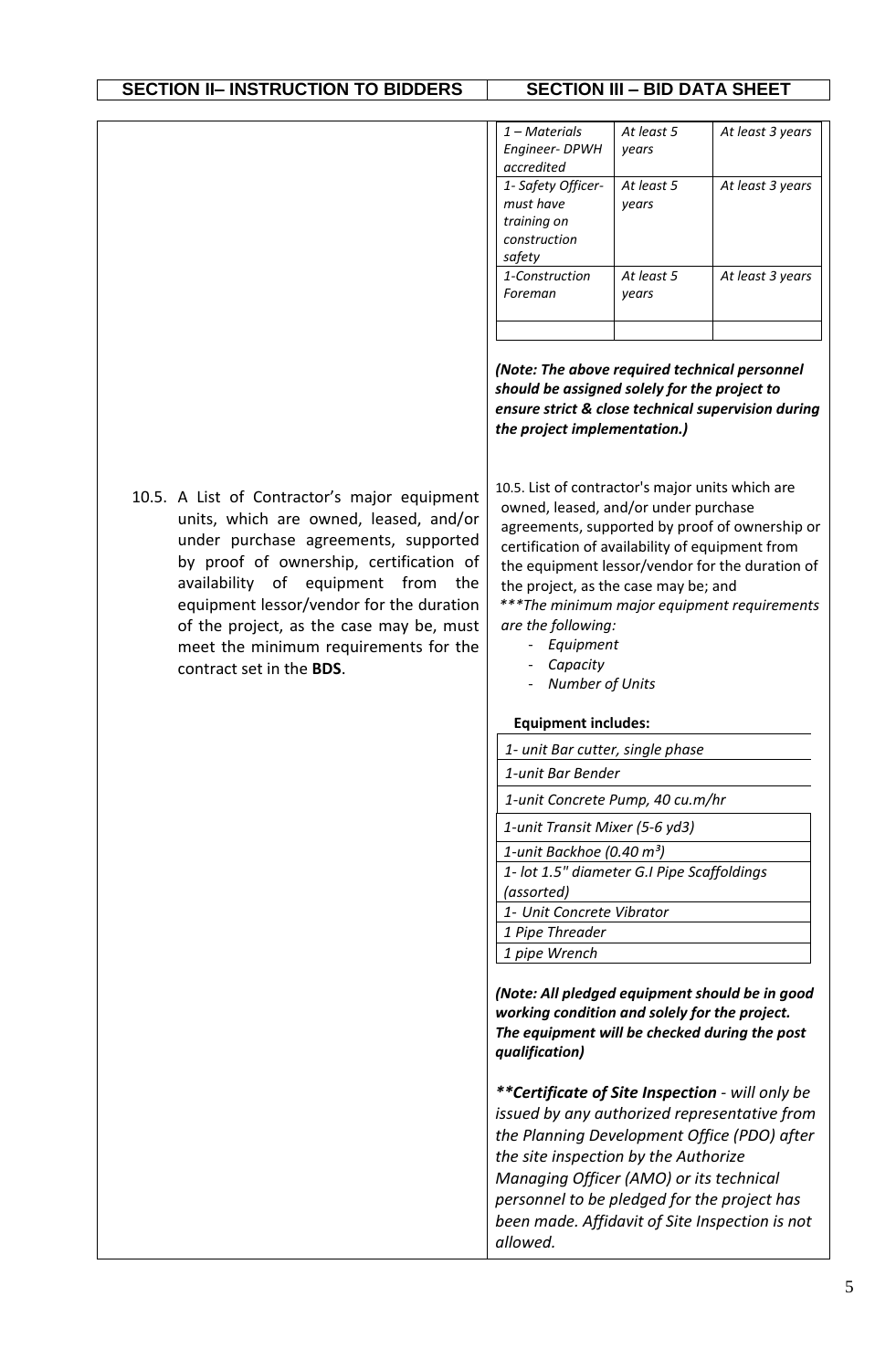|     | 11. Documents Comprising the Bid: Financial<br>Component<br>11.1. The second bid envelope shall contain<br>the financial documents for the Bid as<br>specified in Section IX. Checklist of<br><b>Technical and Financial Documents.</b>                                                                                                                                                                                      | *** All documents submitted by the bidder must<br>have tab/tag.<br>*** Bidders with incomplete required documents<br>licenses/<br>expired<br>permits<br>shall<br>and<br>be<br>disqualified.<br>11.1. Financial Documents are specified in<br>Section IX Checklist of Technical and Financial<br><b>Documents</b><br>Sample of Signage                                                                                                                                                                                                                                                                                                                                                                           |
|-----|------------------------------------------------------------------------------------------------------------------------------------------------------------------------------------------------------------------------------------------------------------------------------------------------------------------------------------------------------------------------------------------------------------------------------|-----------------------------------------------------------------------------------------------------------------------------------------------------------------------------------------------------------------------------------------------------------------------------------------------------------------------------------------------------------------------------------------------------------------------------------------------------------------------------------------------------------------------------------------------------------------------------------------------------------------------------------------------------------------------------------------------------------------|
|     | 11.2. Any bid exceeding the ABC indicated in<br>paragraph 1 of the IB shall not be<br>accepted.<br>11.3. For Foreign-funded procurement, a<br>ceiling may be applied to bid prices<br>provided the conditions are met under<br>Section 31.2 of the 2016 revised IRR of<br>RA No. 9184.                                                                                                                                       | Amex "A"<br>Name of Agency<br>Business Address<br>Cost:<br>Fund Source/c<br>Implementing Agency/lex:<br>Development Partner's:<br>Contractor/Supplier:<br>Brief Description of Project:<br>miect Detailte<br><b>Preject Date</b><br><b>Project Status</b><br>Ouration   Started<br>Remarks<br>Target<br>Poventage<br>As of<br>Cost.<br>Date<br>Date of<br>(Date).<br>Incurred   Completed<br>u<br>Completion   Completio<br>to Date<br>For particulars or complaints about this project, please contact the Regional Office or Cluster<br>which has audit jurisdiction on this project<br>COA Regional Office No./Claster:<br>Address:<br>or Text COA Citizen's Desk at 0915-5391957<br>Contact No.<br>12. None |
| 12. | <b>Alternative Bids</b><br>Bidders shall submit offers that comply with<br>the requirements of the Bidding Documents,<br>including the basic technical design as<br>indicated in the drawings and specifications.<br>Unless there is a value engineering clause in<br>the BDS, alternative Bids shall not be<br>accepted.                                                                                                    |                                                                                                                                                                                                                                                                                                                                                                                                                                                                                                                                                                                                                                                                                                                 |
|     | 13. Bid Prices<br>All bid prices for the given scope of work in<br>the Project as awarded shall be considered<br>as fixed prices, and therefore not subject to<br>escalation<br>price<br>during<br>contract<br>implementation, except under extraordinary<br>circumstances as determined by the NEDA<br>and approved by the GPPB pursuant to the<br>Guidelines for<br>Contract<br>revised<br>Price<br>Escalation guidelines. |                                                                                                                                                                                                                                                                                                                                                                                                                                                                                                                                                                                                                                                                                                                 |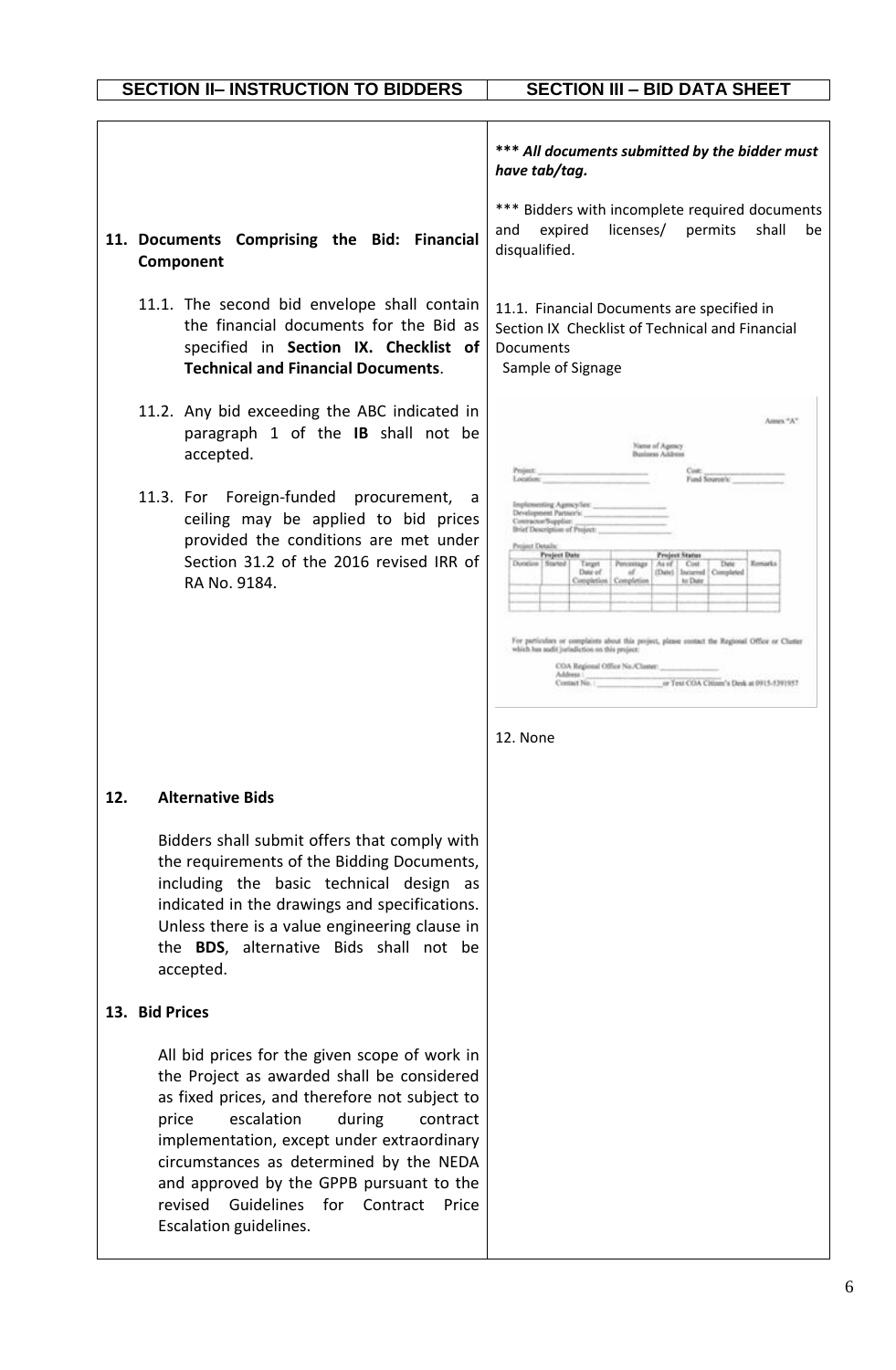| 14.<br><b>Bid and Payment Currencies</b>                                                                                                                                                                                                                                                                                                                                                    |                                                                                                                                                                                                                                                                    |
|---------------------------------------------------------------------------------------------------------------------------------------------------------------------------------------------------------------------------------------------------------------------------------------------------------------------------------------------------------------------------------------------|--------------------------------------------------------------------------------------------------------------------------------------------------------------------------------------------------------------------------------------------------------------------|
| 14.1. Bid prices may be quoted in the local<br>currency or tradeable currency accepted<br>by the BSP at the discretion of the Bidder.<br>However, for purposes of bid evaluation,<br>Bids denominated in foreign currencies<br>shall be converted to Philippine currency<br>based on the exchange rate as published in<br>the BSP reference rate bulletin on the day<br>of the bid opening. |                                                                                                                                                                                                                                                                    |
| 14.2. Payment of the contract price shall be<br>made in Philippine Pesos                                                                                                                                                                                                                                                                                                                    |                                                                                                                                                                                                                                                                    |
| <b>Bid Security</b><br>15.                                                                                                                                                                                                                                                                                                                                                                  |                                                                                                                                                                                                                                                                    |
| 15.1. The Bidder shall submit a Bid Securing<br>Declaration or any form of Bid Security in<br>the amount indicated in the BDS, which<br>shall be not less than the percentage of<br>the ABC in accordance with the schedule in<br>the BDS.                                                                                                                                                  | 15.1. The bid security shall be in the form of the<br>following:<br>a. Bid Securing Declaration; or<br>b. The amount of not less than 2% of ABC if bid<br>security is in Cash, or<br>c. The amount of not less than 5% of ABC if bid<br>security is in Surety Bond |
| 15.2. The Bid and bid security shall be valid for<br>one hundred twenty days from date of<br>opening. Any bid not accompanied by an<br>acceptable bid security shall be rejected<br>by the Procuring Entity as non-responsive.                                                                                                                                                              |                                                                                                                                                                                                                                                                    |
| <b>Sealing and Marking of Bids</b><br>16.                                                                                                                                                                                                                                                                                                                                                   | 16. Each Bidder shall submit one (1) original<br>copy and two (2) certified photocopies,<br>marked as "original", "copy 1", and "copy 2"                                                                                                                           |
| Each Bidder shall submit one copy of the<br>first and second components of its Bid.                                                                                                                                                                                                                                                                                                         | respectively of the first and<br>second<br>component of its bid.                                                                                                                                                                                                   |
| The Procuring Entity may request additional<br>hard copies and/or electronic copies of the<br>Bid. However, failure of the Bidders to<br>comply with the said request shall not be a<br>ground for disqualification.                                                                                                                                                                        | ** All the photocopied documents must be<br>certified as true copy.<br>In the <b>Original copy</b> of the bid, each and                                                                                                                                            |
| If the Procuring Entity allows the submission<br>of bids through online submission to the                                                                                                                                                                                                                                                                                                   | every page shall be duly signed and bear the<br>name and position of the signatory.                                                                                                                                                                                |
| given website or any other electronic means,<br>the Bidder shall submit an electronic copy of<br>its Bid, which must be digitally signed. An<br>electronic copy that cannot be opened or is                                                                                                                                                                                                 | For copies 1 and 2, the authorized signatory<br>must affix his/her signature in every page.                                                                                                                                                                        |
| be<br>corrupted<br>shall<br>considered<br>non-<br>responsive<br>thus,<br>automatically<br>and,                                                                                                                                                                                                                                                                                              | Sample:                                                                                                                                                                                                                                                            |
| disqualified.                                                                                                                                                                                                                                                                                                                                                                               | <b>For Original Copy:</b>                                                                                                                                                                                                                                          |
|                                                                                                                                                                                                                                                                                                                                                                                             | Certified True Copy:                                                                                                                                                                                                                                               |
|                                                                                                                                                                                                                                                                                                                                                                                             | Printed name and signature of the authorized signatory                                                                                                                                                                                                             |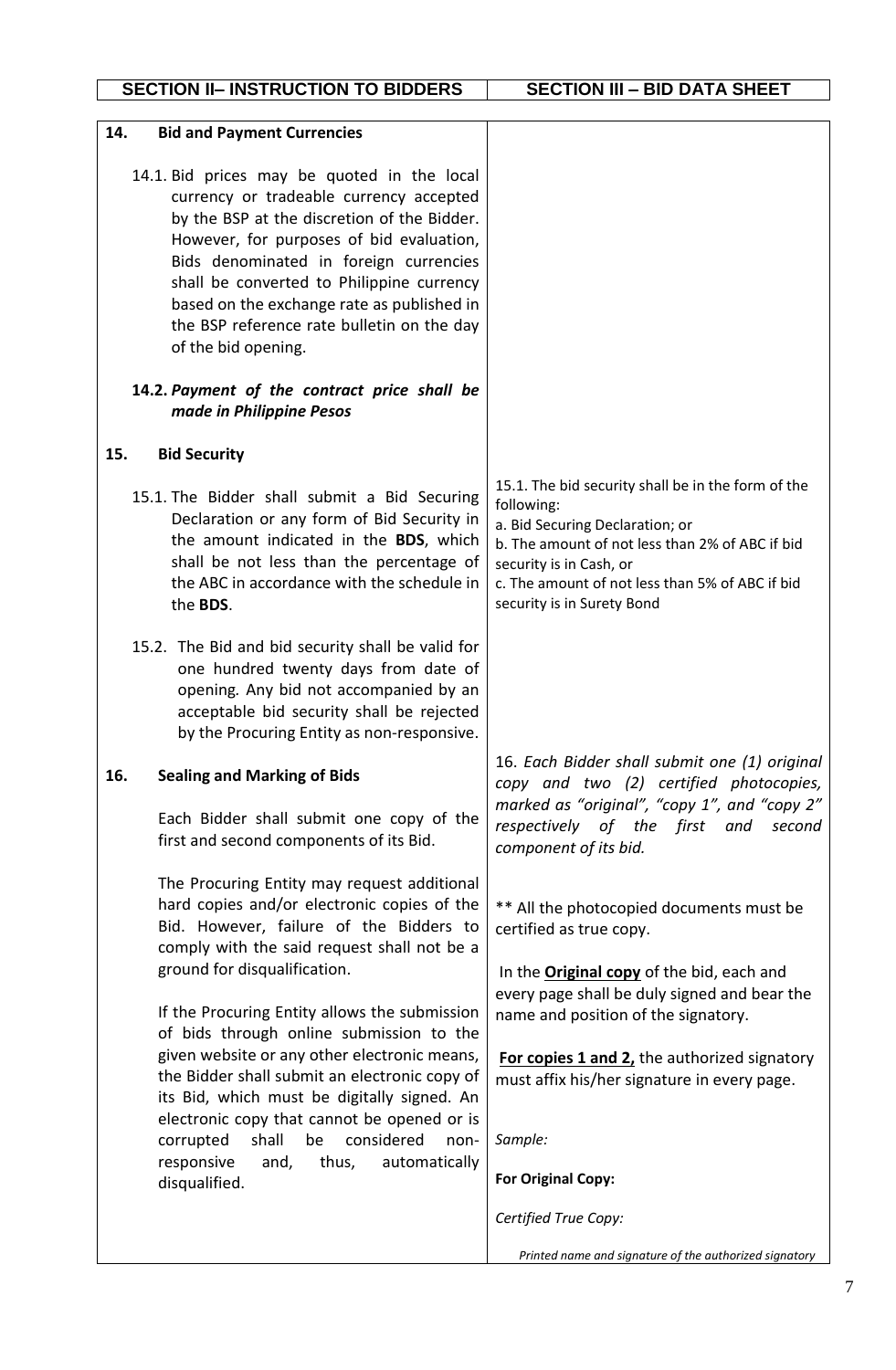|     | <b>SECTION II- INSTRUCTION TO BIDDERS</b>                                                                                                                                                                                                                                                                                                                                                                                            | <b>SECTION III - BID DATA SHEET</b>                                                                                                                                                                                |
|-----|--------------------------------------------------------------------------------------------------------------------------------------------------------------------------------------------------------------------------------------------------------------------------------------------------------------------------------------------------------------------------------------------------------------------------------------|--------------------------------------------------------------------------------------------------------------------------------------------------------------------------------------------------------------------|
| 17. | <b>Deadline for Submission of Bids</b>                                                                                                                                                                                                                                                                                                                                                                                               | Position                                                                                                                                                                                                           |
|     | The Bidders shall submit on the specified                                                                                                                                                                                                                                                                                                                                                                                            | Copies 1 and 2:                                                                                                                                                                                                    |
|     | date and time and either at its physical<br>address indicated in the Invitation to Bid.                                                                                                                                                                                                                                                                                                                                              | Certified True Copy:                                                                                                                                                                                               |
| 18. | Opening and Preliminary Examination of<br><b>Bids</b>                                                                                                                                                                                                                                                                                                                                                                                | Signature of the authorized signatory                                                                                                                                                                              |
|     | 18.1. The BAC shall open the Bids in public at the<br>time, on the date, and at the place specified<br>in the Invitation to Bid (IB). The Bidders'<br>representatives who are present shall sign a<br>register evidencing their attendance. In<br>case videoconferencing, webcasting or<br>other similar technologies will be used,<br>attendance of participants shall likewise be<br>recorded by the BAC Secretariat.              |                                                                                                                                                                                                                    |
|     | In case the Bids cannot be opened as<br>scheduled due to justifiable reasons, the<br>rescheduling requirements under Section<br>29 of the 2016 revised IRR of RA No. 9184<br>shall prevail.                                                                                                                                                                                                                                          |                                                                                                                                                                                                                    |
|     | 18.2. The preliminary examination of Bids shall<br>be governed by Section 30 of the 2016<br>revised IRR of RA No. 9184.                                                                                                                                                                                                                                                                                                              |                                                                                                                                                                                                                    |
| 19. | <b>Detailed Evaluation and Comparison of Bids</b>                                                                                                                                                                                                                                                                                                                                                                                    |                                                                                                                                                                                                                    |
|     | 19.1. The<br>Procuring<br>Entity's<br>shall<br>BAC<br>immediately conduct a detailed evaluation<br>of all Bids rated "passed" using non-<br>discretionary pass/fail criteria. The BAC<br>shall consider the conditions in the<br>evaluation of Bids under Section 32.2 of<br>2016 revised IRR of RA No. 9184.                                                                                                                        |                                                                                                                                                                                                                    |
|     | 19.2. If the Project allows partial bids, all Bids<br>and combinations of Bids as indicated in<br>the <b>BDS</b> shall be received by the same<br>deadline and opened and evaluated<br>simultaneously so as to determine the Bid<br>or combination of Bids offering the lowest<br>calculated cost to the Procuring Entity. Bid<br>Security as required by ITB Clause 16 shall<br>be submitted for each contract (lot)<br>separately. | 19.2. Partial bids are not allowed. The<br>infrastructure project is packaged in a single<br>lot and the lot shall not be divided into sub-<br>lots for the purpose of bidding, evaluation,<br>and contract award. |
|     | 19.3. In all cases, the NFCC computation<br>pursuant to Section 23.4.2.6 of the 2016<br>revised IRR of RA No. 9184 must be                                                                                                                                                                                                                                                                                                           |                                                                                                                                                                                                                    |